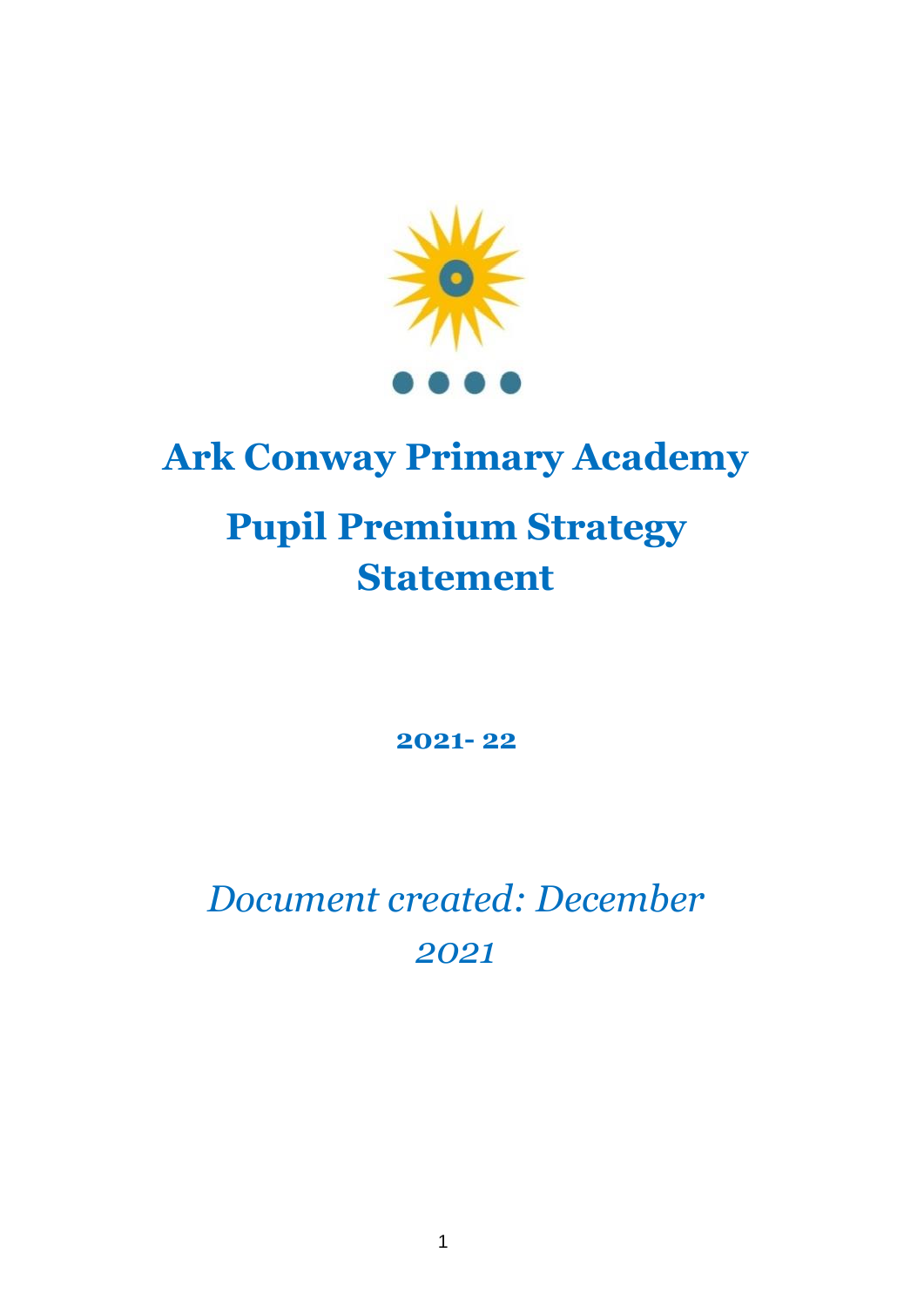This statement details our school's use of pupil premium (and recovery premium for the 2021 to 2022 academic year) funding to help improve the attainment of our disadvantaged pupils.

It outlines our pupil premium strategy, how we intend to spend the funding in this academic year and the effect that last year's spending of pupil premium had within our school.

#### **School overview**

| <b>Detail</b>                                                                                             | Data                                  |
|-----------------------------------------------------------------------------------------------------------|---------------------------------------|
| School name                                                                                               | <b>Ark Conway Primary</b><br>Academy  |
| Number of pupils in school                                                                                | 210                                   |
| Proportion (%) of pupil premium eligible pupils                                                           | 30%                                   |
| Academic year/years that our current pupil premium strategy<br>plan covers (3 year plans are recommended) | 2021-2022*                            |
| Date this statement was published                                                                         | 17th December 2021                    |
| Date on which it will be reviewed                                                                         | October 2022                          |
| Statement authorised by                                                                                   | Kate Magliocco – Regional<br>Director |
| Pupil premium lead                                                                                        | Rebecca Ross-Wood,<br>Principal       |
| Governor / Trustee lead                                                                                   | Alison Cabot (Chair of<br>Governors)  |

*\*The Education Endowment Fund's (EEF) research rightly recommends that schools follow an 'Assess, Plan, Do, Review' model when allocating Pupil Premium funding. The school has been successful in meeting the needs of pupils over the past two years and we anticipate our priorities remaining the same over a three-year period. However, we have had student mobility during the Covid period and for this reason, we believe it to be prudent to review our approach annually given the changing student population.*

### **Funding overview**

| Detail                                                                                                                           | Amount  |
|----------------------------------------------------------------------------------------------------------------------------------|---------|
| Pupil premium funding allocation this academic year                                                                              | £87,425 |
| Recovery premium funding allocation this academic year                                                                           | £9,435  |
| Pupil premium funding carried forward from previous years<br>(enter £0 if not applicable)                                        | £o      |
| Total budget for this academic year                                                                                              | £96,860 |
| If your school is an academy in a trust that pools this funding,<br>state the amount available to your school this academic year |         |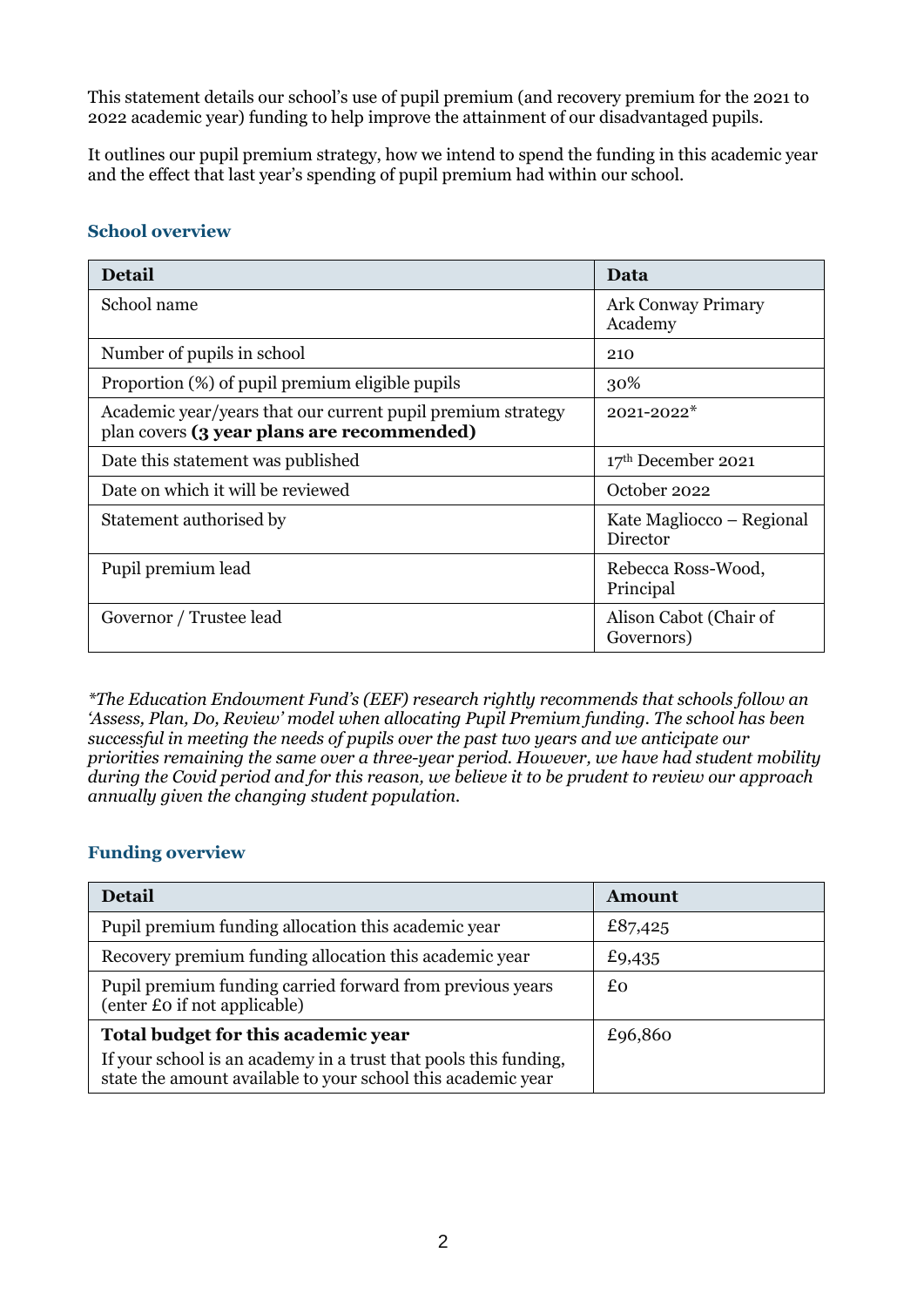#### **Statement of intent**

The mission of Ark is to ensure that all children, regardless of background, leave school with genuine choices in how they shape their future. As an Ark school, we share this aim and recognise our responsibility to do all we can to enable children leave our school secondary ready. As a school with 30% of pupils eligible for Pupil Premium, we recognise the importance of spending this funding in areas that will help to close the attainment gap and ensure that there is equality of opportunity regardless of background.

The school prioritises the funding to support all pupils in receipt of Pupil Premium funding who are either under-achieving or in danger of under-achieving and to raise aspirations.

All members of staff and governors accept responsibility for those pupils recognised as 'disadvantaged' and are committed to meeting their pastoral, social and academic needs by:

- Valuing every child and ensuring development to his/her full potential, irrespective of disadvantage.
- Improving the quality of teaching and provision for all children to ensure best possible outcomes.
- Providing targeted support and provision that closes gaps between groups of learners through in- class support, small group and one-to-one interventions.
- Developing a whole school reading ethos as a foundation to improving attainment in all subjects in all year groups.
- Improving disadvantaged pupils/families' engagement with school and learning, including
- improving attendance.
- Developing cultural capital for all pupils through academic, extracurricular, pastoral and social opportunities.
- Continuing support for children and families from West London Zone to provide advice and support for parents with particular focus on improving attainment through improving attendance, widening experiences, developing self-esteem and behaviour for learning.

The academy draws on research evidence (such as the Sutton Trust Toolkit) and evidence from our own experience to allocate funding to activities that are most likely to maximise achievement. We never confuse eligibility for the Pupil Premium with low ability and focus on supporting our disadvantaged students to achieve the highest levels.

#### **Evidence Base**

In June 2019, the EEF published their guide to the Pupil Premium with the aim of helping schools maximise the benefits of this funding for their students. They identified a number of key principles and dispelled some myths around PP. These included:

A. Good teaching is the most important lever schools have to improve outcomes for disadvantaged pupils. Using the Pupil Premium to improve teaching quality benefits all students and has a particularly positive effect on children eligible for the Pupil Premium.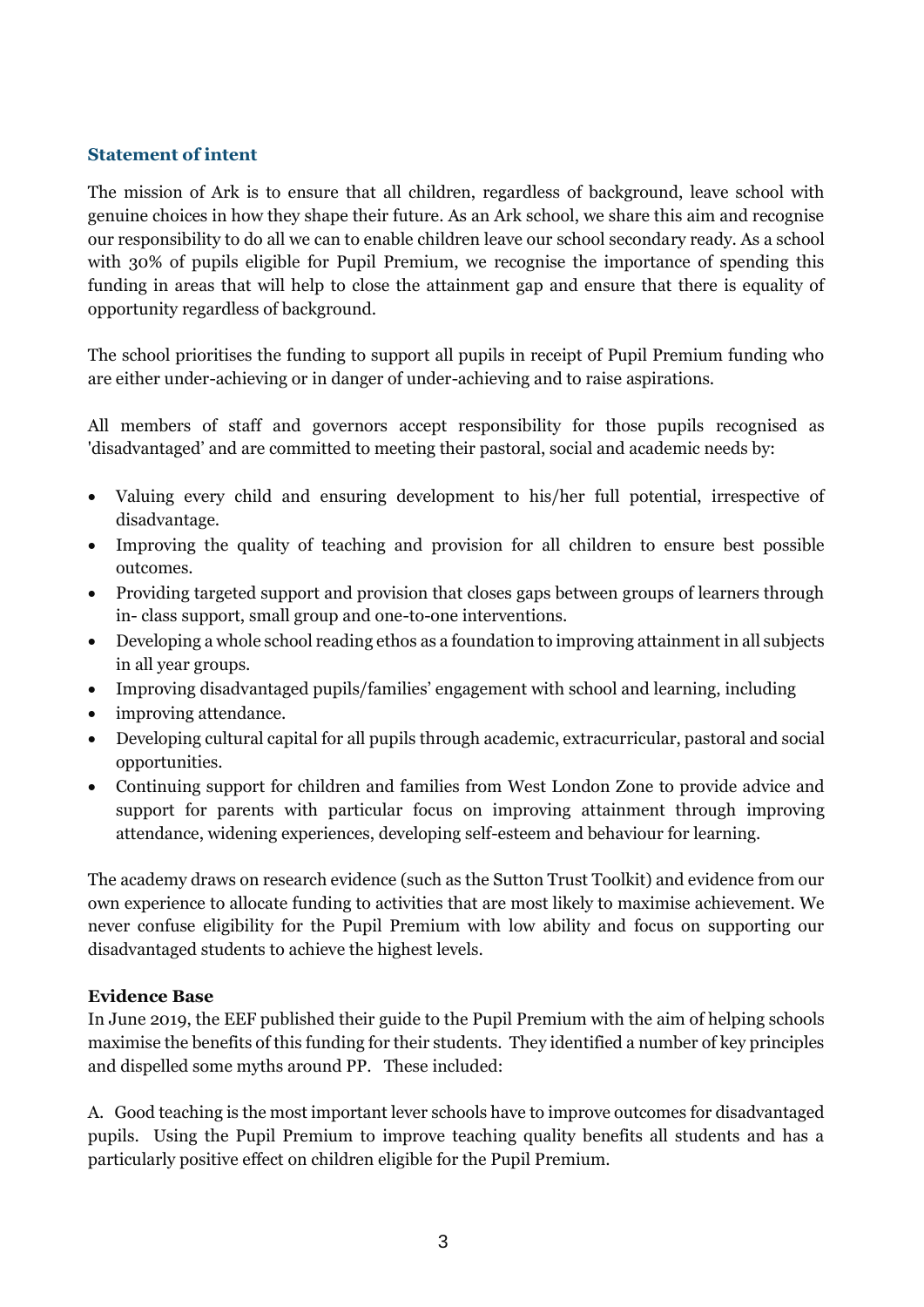B. The Pupil Premium is designed to support schools raise the attainment of disadvantaged children. However, many of the most effective ways of doing this – including improving the quality of teaching – will benefit other groups.

C. Spending on improving teaching might include professional development, training and support for early career teachers and recruitment and retention. Ensuring an effective teacher in front of every class, and that every teacher is supported to keep improving, is the key ingredient of a successful school and should rightly be the top priority for Pupil Premium spending.

At Ark Conway, we also believe that knowledge acquisition and access to a broad, experiential curriculum are also vital in ensuing success.

#### **Challenges**

This details the key challenges to achievement that we have identified among our disadvantaged pupils.

| <b>Challenge</b><br>number | Detail of challenge                                                                                                                                                                                            |
|----------------------------|----------------------------------------------------------------------------------------------------------------------------------------------------------------------------------------------------------------|
| 1                          | Disadvantaged pupils generally start their education with a vocabulary deficit<br>and below average baseline attainment in all areas. This in turn impacts on<br>their ability to comprehend and read fluently |
| $\overline{2}$             | Pupils' attendance is not in line with national and persistent absence is above<br>national data for PP children                                                                                               |
| 3                          | Limited enjoyment of reading both within and beyond the school day                                                                                                                                             |
| 4                          | Pupils and families with disadvantage can lack the opportunity to engage with<br>learning and broader learning opportunities that support the development of<br>cultural capital                               |
| 5                          | Pupils with disadvantage can face more challenging home lives where families<br>may need support with the pastoral and social needs of their children                                                          |
| 6                          | Pupils with multiple vulnerabilities (PP and SEND) have additional barriers to<br>learning and require support to build their resilience/readiness for learning                                                |
| 7                          | Pupils with PP do not achieve as well as they could by the end of $KS2$ – the gap<br>needs to be narrowed                                                                                                      |

*In addition to the above, during school closure the attainment gap between PP and non-PP pupils widened and the full effect of lockdown on disadvantaged pupils' social and emotional wellbeing is still being uncovered.*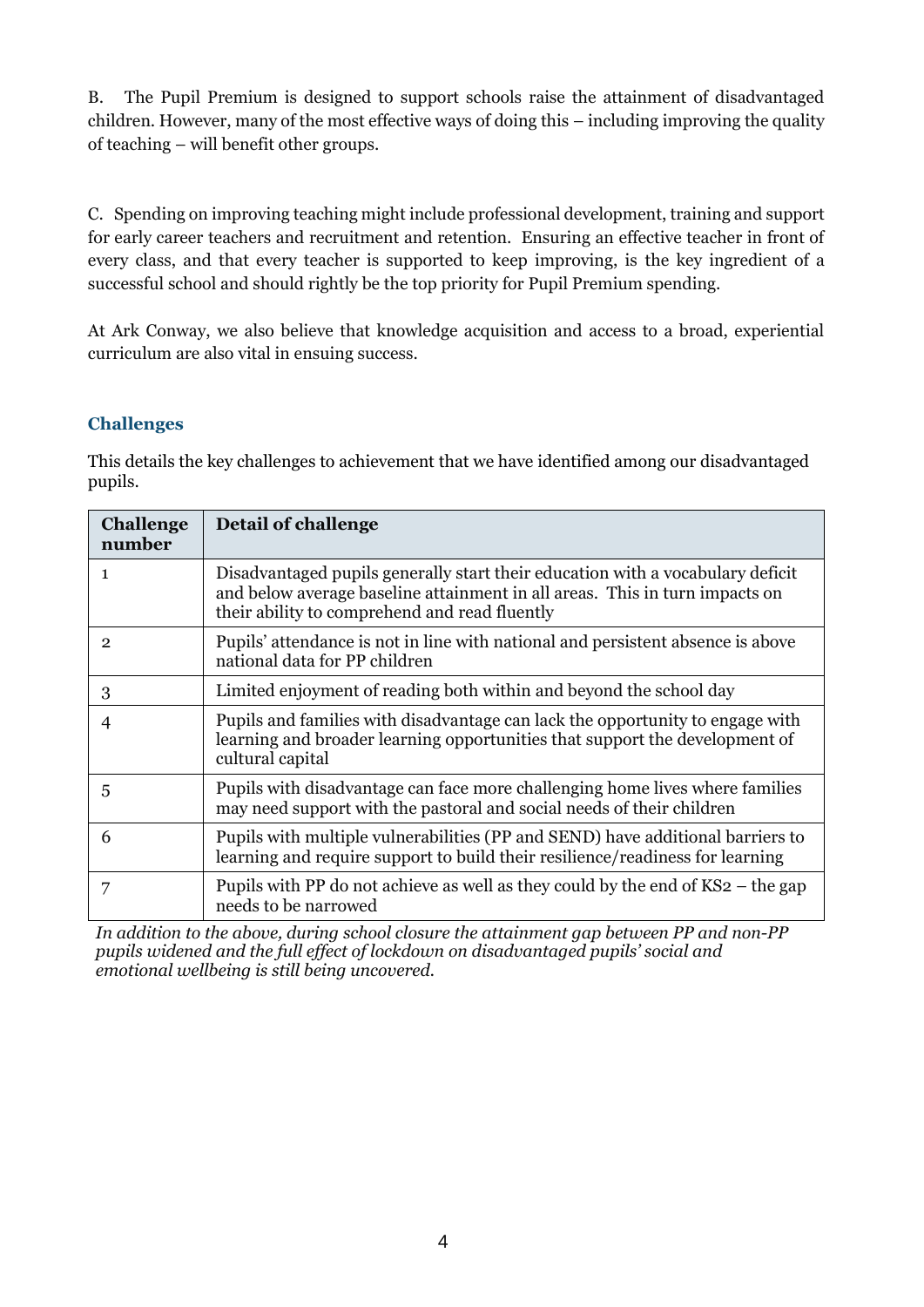#### **Intended outcomes**

This explains the outcomes we are aiming for **by the end of our current strategy plan**, and how we will measure whether they have been achieved.

| <b>Intended outcome</b>                                                                                                              | <b>Success criteria</b>                                                                                                                                   |
|--------------------------------------------------------------------------------------------------------------------------------------|-----------------------------------------------------------------------------------------------------------------------------------------------------------|
| To ensure $\geq$ 90% of pupils pass the Phonics<br><b>Screening Check</b>                                                            | Three-year increase in the Y <sub>1</sub> pass rate with<br>pupils achieving above national expectations<br>by the third year of implementation           |
| Reduce the gap between non-PP and PP<br>pupils achieving ARE in Reading, Writing and<br>Maths at the end of KS2                      | Pupil data from the end of KS2 shows an<br>upward trend of PP pupils achieving ARE<br>standard                                                            |
| All pupils without other complicating factors<br>are confident readers by the end of KS1                                             | In school tracking data indicates that pupils<br>are successfully moving through the book<br>bands and are working on ARE books in<br>preparation for KS2 |
| Pupils are able to self-regulate and manage<br>emotions in appropriate way                                                           | In school progress data shows<br>movement in developmental strands<br>for pupils                                                                          |
| Pupils' achievement in wider curriculum<br>subjects is in line with non-PP pupils and<br>cultural capital is developed and sustained | Subject leader data shows that PP<br>pupils perform broadly in line with<br>non-PP children                                                               |
|                                                                                                                                      | Pupil voice shows a greater<br>understanding of the world around<br>them                                                                                  |
| Attendance for pupil premium children<br>improves and persistent absence reduces                                                     | Attendance data indicates that the<br>gap to national closes year on year.                                                                                |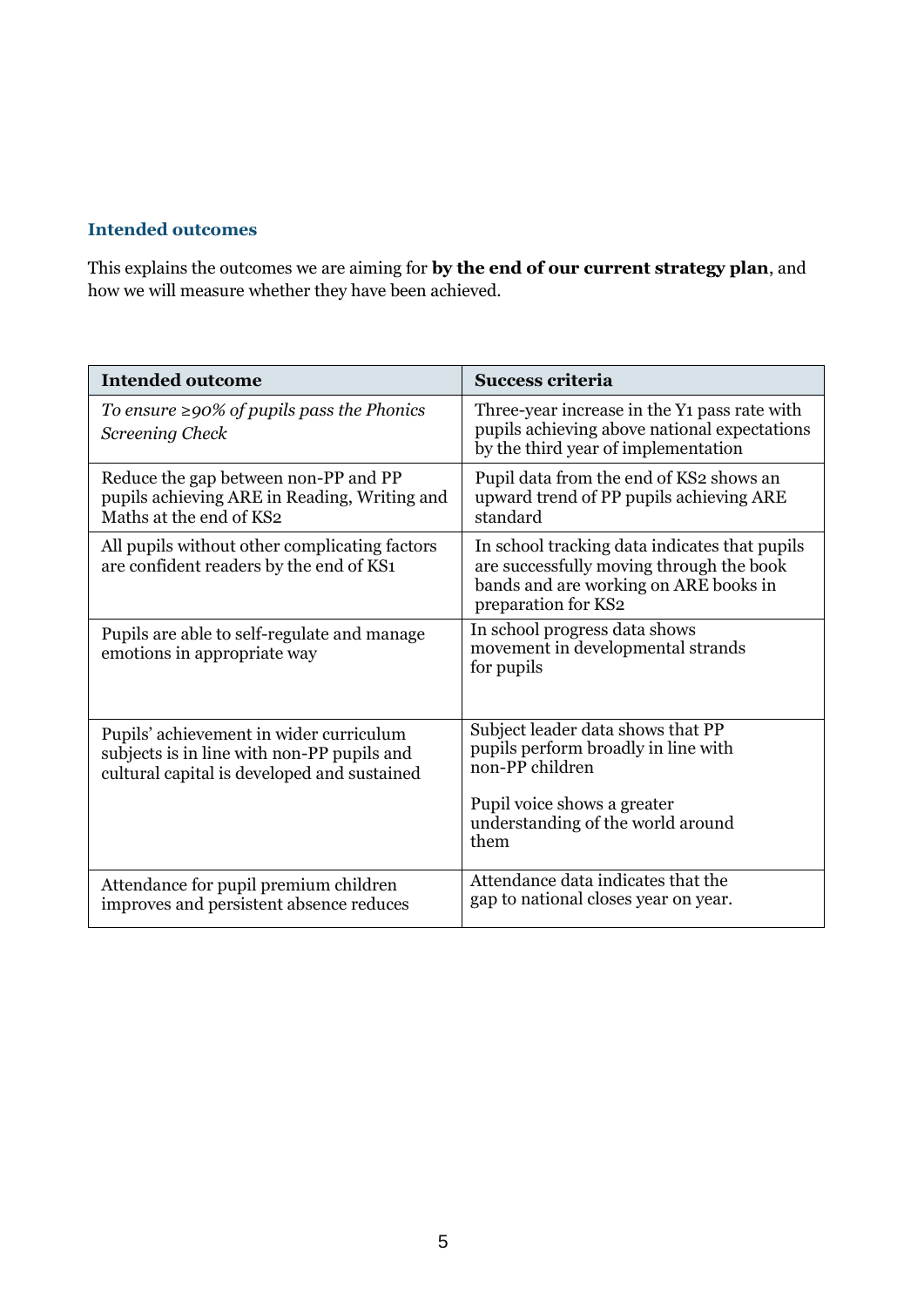## **Activity in this academic year**

This details how we intend to spend our pupil premium (and recovery premium funding) **this academic year** to address the challenges listed above.

## **Teaching (for example, CPD, recruitment and retention)**

Budgeted cost: £25,000

| <b>Activity</b>                                                                                                | Evidence that supports this approach                                                                                                                                   | <b>Challenge</b><br>number(s)<br>addressed |
|----------------------------------------------------------------------------------------------------------------|------------------------------------------------------------------------------------------------------------------------------------------------------------------------|--------------------------------------------|
| Provide ongoing phonics<br>training, coaching and<br>resources to all EYFS and KS1<br>teachers and co-teachers | Reading is crucial to success in school and<br>life. It is essential that children master<br>decoding and blending before they move<br>into Year 2                     | 1, 3, 6, 7                                 |
| Deliver and embed reading<br><b>Signature Strategies from</b><br>2021-22 to improve the                        | Early reading success is linked to reading for<br>pleasure                                                                                                             |                                            |
| quality of teaching through<br>targeted training                                                               | <b>EEF Phonics</b><br>High impact for very low cost based on very<br>extensive evidence                                                                                |                                            |
| Develop a high-quality oracy<br>education for every child:<br>Voice 21                                         | Pupils' confidence and vocabulary impacts<br>on their understanding of the wider world.                                                                                | 1, 4, 7                                    |
|                                                                                                                | <b>EEF Oral Language</b><br>Very high impact for very low cost based on<br>extensive evidence                                                                          |                                            |
| Provide high quality<br>professional development<br>opportunities through weekly<br>co-planning and coaching   | EEF research indicates that the quality of<br>teaching is one of the biggest drivers of pupil<br>attainment, particularly for those from<br>disadvantaged backgrounds. | 1, 3, 6, 7                                 |
| Facilitation of weekly<br>coaching programme for<br>teachers and co-teachers                                   | <b>EEF</b> Feedback<br>Very high impact for very low cost based on<br>extensive evidence                                                                               |                                            |
| Implementation of the<br>Great Teacher Rubric: high-<br>quality coaching development<br>for all<br>teachers    |                                                                                                                                                                        |                                            |
| 1x SLT member join NPQH<br>programme                                                                           | Teachers will bring evidence-based teaching<br>and learning into classrooms, meaning high<br>quality teaching and improved pupil<br>outcomes.                          | 1, 3, 6, 7                                 |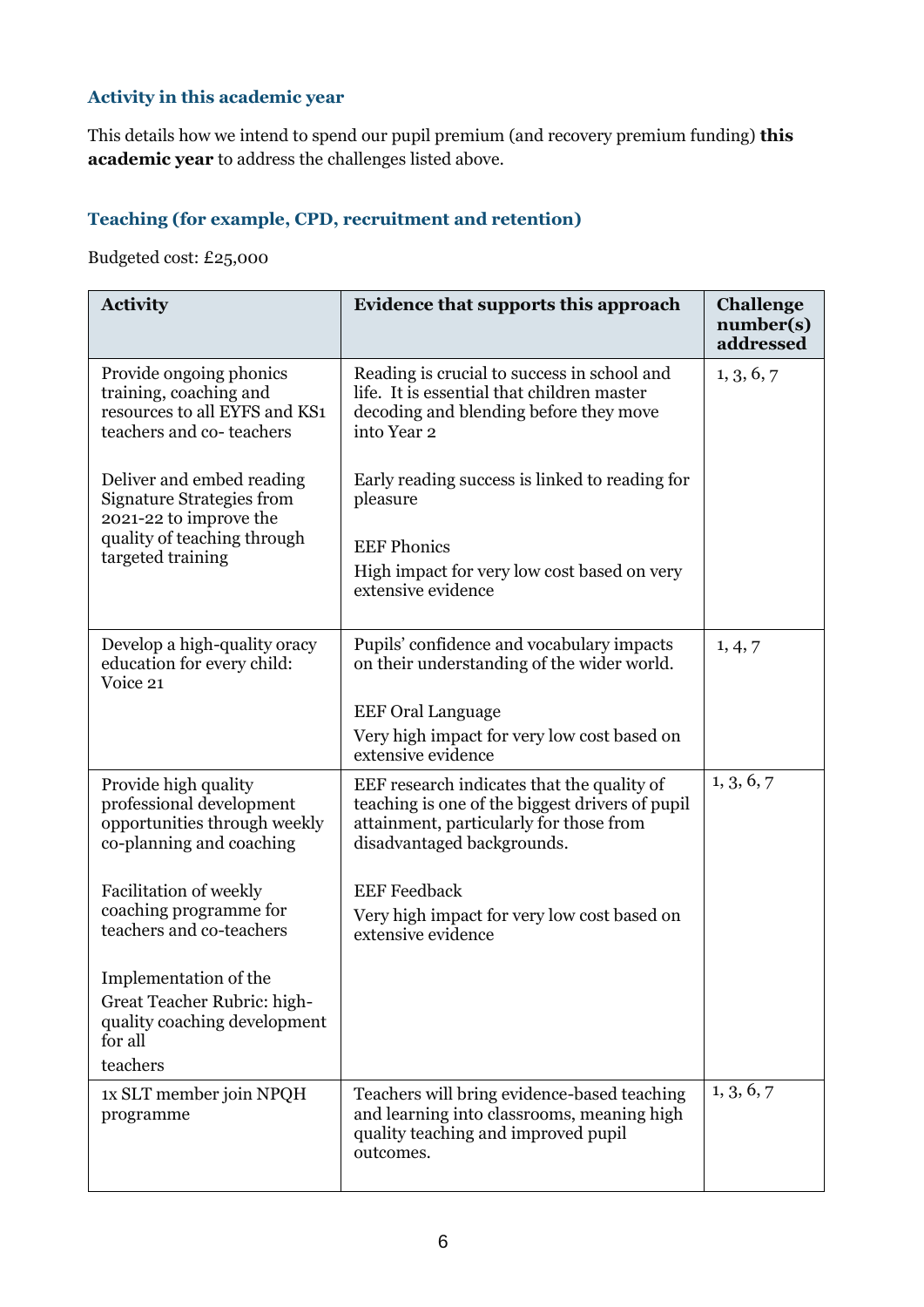| Teachers will delve into the nuts and bolts of<br>what makes an effective teacher, what good<br>teaching looks like, and how they can lead<br>others and they can learn from them. |  |
|------------------------------------------------------------------------------------------------------------------------------------------------------------------------------------|--|
|------------------------------------------------------------------------------------------------------------------------------------------------------------------------------------|--|

## **Targeted academic support (for example, tutoring, one-to-one support structured interventions)**

Budgeted cost: £ 50,000

| <b>Activity</b>                                                                                                                                                            | <b>Evidence that supports this</b><br>approach                                                                                                                                                                                                                                                                                                                                                     | <b>Challenge</b><br>number(s)<br>addressed |
|----------------------------------------------------------------------------------------------------------------------------------------------------------------------------|----------------------------------------------------------------------------------------------------------------------------------------------------------------------------------------------------------------------------------------------------------------------------------------------------------------------------------------------------------------------------------------------------|--------------------------------------------|
| Regional Inclusion<br>support offer from Ark<br>- 5x days of SALT<br>support + NELI/Talk<br><b>Boost</b>                                                                   | <b>EEF Oral Language</b><br>Very high impact for very low cost based<br>on extensive evidence                                                                                                                                                                                                                                                                                                      | 1, 6                                       |
| <b>EYFS Lead for our EYFS</b><br>department to ensure that<br>pupils completing EYFS<br>achieve a GLD at least in<br>line with national average<br><b>Learning Support</b> | EEF recommends that targeted support<br>for struggling pupils is a key component<br>of an effective pupil premium strategy<br>Success in the key areas provides a vital<br>foundation for transition to Year 1                                                                                                                                                                                     | 1, 3, 6, 7                                 |
| Assistant to provide<br>targeted small group and<br>1:1 intervention, speech<br>and language therapy,<br>cognition and learning<br>and occupational therapy                | PP meetings at key assessment points<br>focus on the graduated response<br>approach and inform subsequent<br>interventions                                                                                                                                                                                                                                                                         |                                            |
| <b>Unlocking Language</b><br>support for pupils that<br>require Speech &<br>Language intervention<br>(non EHCP)                                                            | <b>EEF</b> Oral Language<br>Very high impact for very low cost based<br>on extensive evidence                                                                                                                                                                                                                                                                                                      | 1, 6                                       |
| West London Zone                                                                                                                                                           | 20 pupils that meet key vulnerability<br>indicators (including PP) receive a 2-<br>year programme of support: social,<br>emotional and academic<br>A significant number of the EEF<br>Teaching and Learning Toolkit is<br>covered by West London Zone<br>interventions                                                                                                                             | 1, 2, 3, 4, 5, 6, 7                        |
| Additional time from<br><b>Educational Psychology</b><br>Service (6 days during<br>$21 -$<br>22 academic year)                                                             | Post lockdown, not only do we have<br>increased need (particularly in our<br>EYFS) that requires professional<br>assessment, but we also aim to use the<br>Ed Psych service to develop staff<br>competence and confidence<br>EEF research indicates that the quality<br>of teaching is one of the biggest drivers<br>of pupil attainment, particularly for<br>those from disadvantaged backgrounds | 1, 5, 6, 7                                 |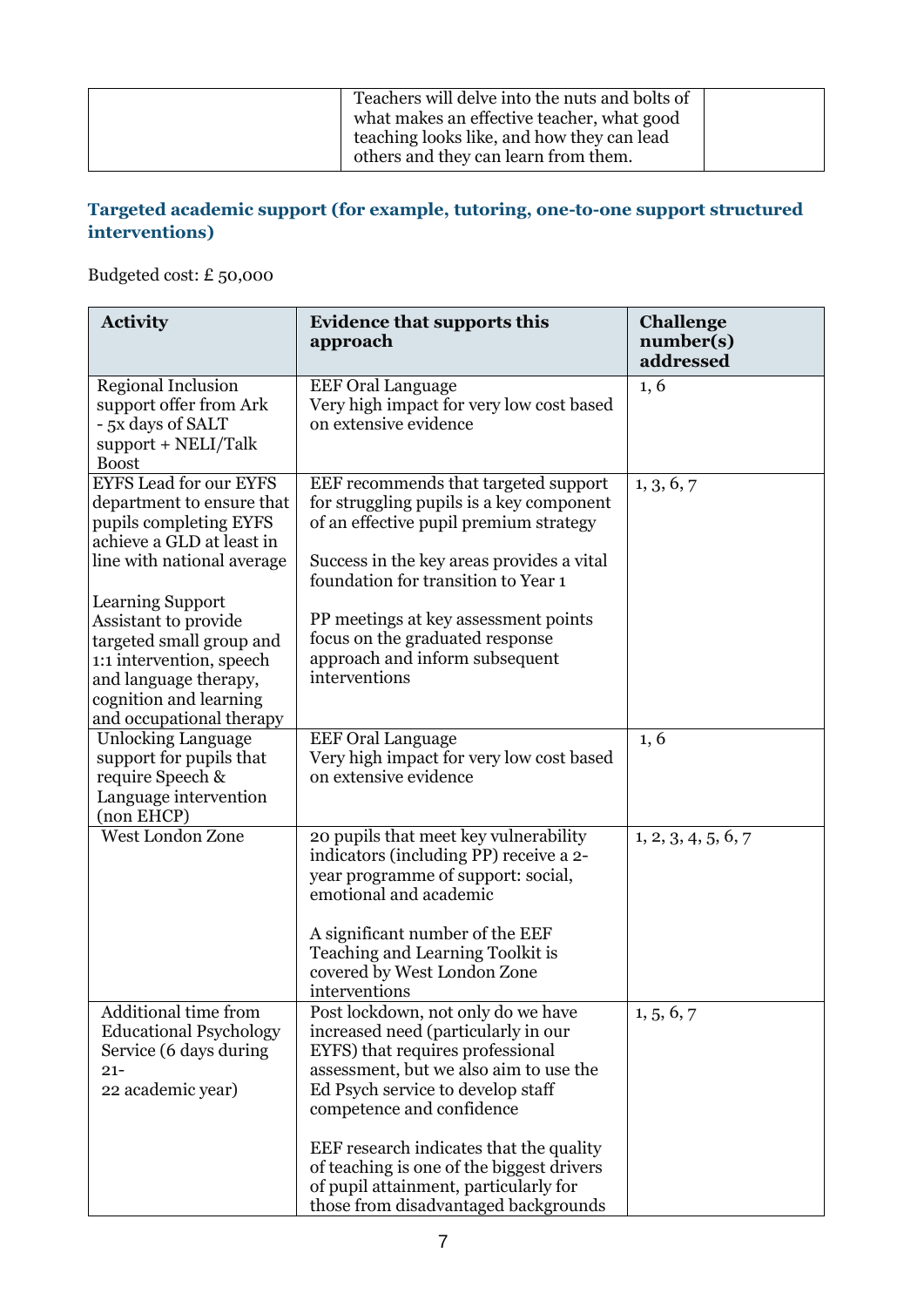|                                                                                                                                                                                                                                  | and those with multiple needs<br>(including SEND)                                                                                                                                                                                                                                             |            |
|----------------------------------------------------------------------------------------------------------------------------------------------------------------------------------------------------------------------------------|-----------------------------------------------------------------------------------------------------------------------------------------------------------------------------------------------------------------------------------------------------------------------------------------------|------------|
| Rapidly close the<br>provision gap to enable<br>all pupils to read at or<br>above their<br>chronological reading<br>age:<br>100% of pupils more<br>than 2 years below<br>chronological<br>reading age receive an<br>intervention | The EEF recommends that targeted<br>support for struggling pupils is a key<br>component of an effective Pupil<br>Premium strategy.<br>Teacher led interventions can have<br>greater impact because the planning and<br>assessment for learning opportunities<br>are responded to immediately. | 1, 3, 6, 7 |
| Recruit additional co-<br>teacher for Spring term<br>(part fund this)                                                                                                                                                            |                                                                                                                                                                                                                                                                                               |            |
| Provide targeted<br>support and<br>personalised provision<br>for SEND pupils who<br>are also PP.<br>To ensure pupils with                                                                                                        | There is a gap between one-to-one<br>allocated EHCP SEND funding and the<br>cost of one-to- one support. Where<br>pupils have more than one vulnerability<br>(SEND and PP) the gap between the<br>cost of one-to-one support and SEND<br>funding is allocated to these pupils.                | 6, 7       |
| multiple vulnerabilities<br>receive additional one-<br>to-one support to meet<br>their needs.                                                                                                                                    | Research shows that personalised<br>provision best meets pupils' needs.                                                                                                                                                                                                                       |            |

## **Wider strategies (for example, related to attendance, behaviour, wellbeing)**

## Budgeted cost: £ 22,000

| <b>Activity</b>                                                                                                                            | <b>Evidence that supports this</b><br>approach                                                                                                                                                                    | <b>Challenge</b><br>number(s)<br>addressed |
|--------------------------------------------------------------------------------------------------------------------------------------------|-------------------------------------------------------------------------------------------------------------------------------------------------------------------------------------------------------------------|--------------------------------------------|
| To meet with parents of<br>children who are<br>persistently absent<br>every 3 weeks to set<br>targets and to decrease<br>their rates of PA | Attendance of PP children is below<br>national<br>Persistent absence is higher in PP<br>groups than any other strands.                                                                                            | 2, 5                                       |
| To ensure all children<br>have access to a healthy<br>breakfast and an<br>opportunity to start<br>their day in a positive<br>environment   | A healthy breakfast has a clear<br>link to concentration and learning<br><b>Reduced lateness</b><br>Improved behaviour for learning<br>particularly in the mornings as a result of<br>a positive start to the day | 5                                          |
| To provide a positive<br>start to the day by<br>running a funded<br><b>Breakfast club</b>                                                  |                                                                                                                                                                                                                   |                                            |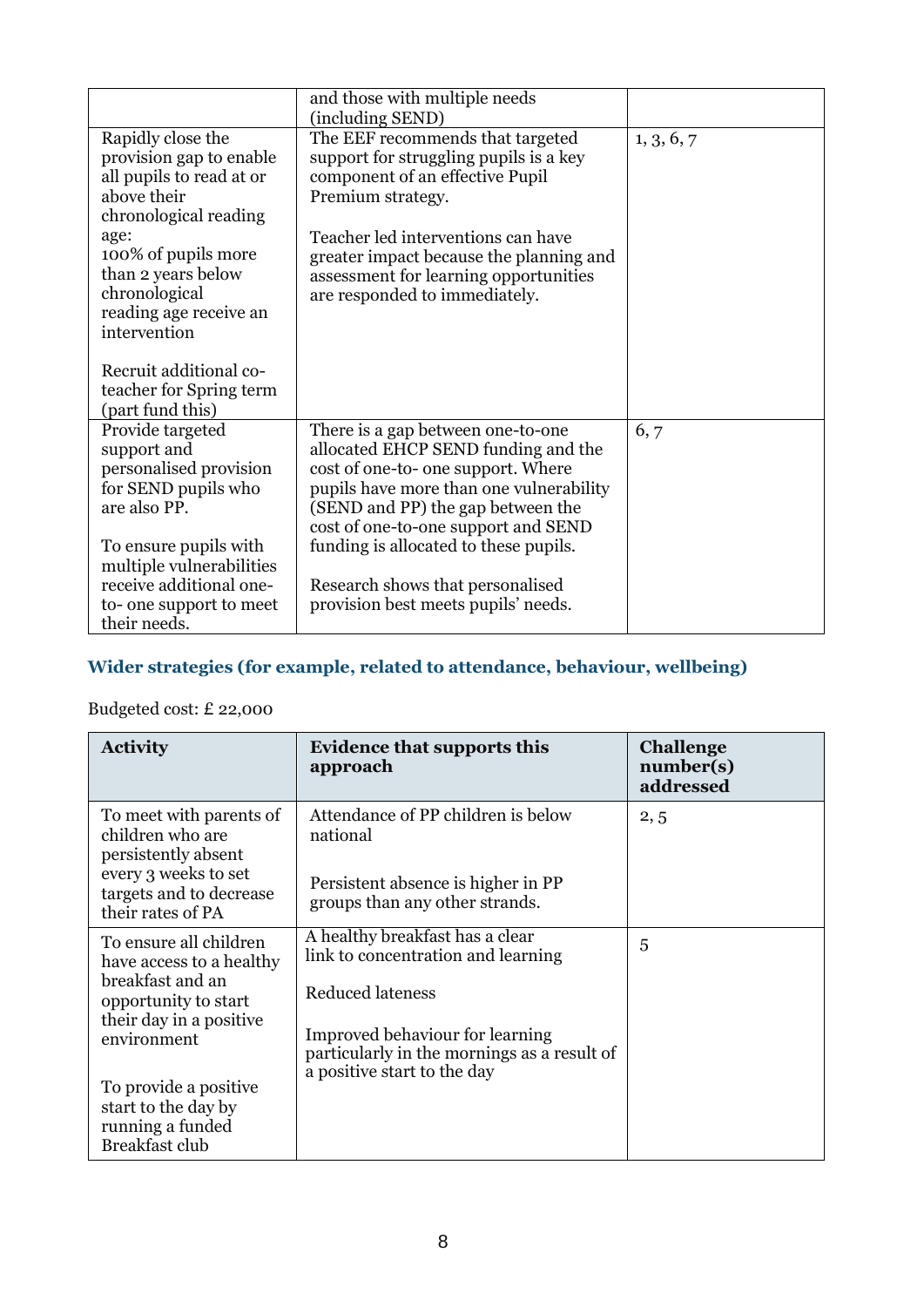| To increase self-<br>confidence and well-<br>being of identified<br>pupils<br>To part-fund the<br><b>Pastoral Support Team</b><br>to support children and<br>families with<br>developing attendance,<br>behaviour and self-<br>esteem<br><b>Pastoral Support Team</b><br>support all aspects of<br>pupil behaviour and<br>welfare with individual<br>meetings, one to one<br>and group support,<br>meetings with parents<br>and outside agencies | Pupils are more independent in the<br>choices that they make regarding their<br>behaviour.<br>Parents understand the way their<br>child's behaviour is supported in<br>school and home/school links are<br>strengthened. | 4, 5, 6 |
|--------------------------------------------------------------------------------------------------------------------------------------------------------------------------------------------------------------------------------------------------------------------------------------------------------------------------------------------------------------------------------------------------------------------------------------------------|--------------------------------------------------------------------------------------------------------------------------------------------------------------------------------------------------------------------------|---------|
| Provide enrichment<br>opportunities to<br>supplement the<br>curriculum: trips, visits,<br>talks, subscriptions, etc.<br>To ensure all pupils<br>have a wide variety of<br>rich experiences.                                                                                                                                                                                                                                                      | Equality of opportunity through<br>providing access for families with<br>challenging financial constraints                                                                                                               | 4, 5    |
| Place2Be counselling                                                                                                                                                                                                                                                                                                                                                                                                                             | Pastoral, social and emotional needs of<br>children to be met before in order to<br>improve educational outcomes                                                                                                         | 5, 6    |

## **Total budgeted cost: £ 97,000**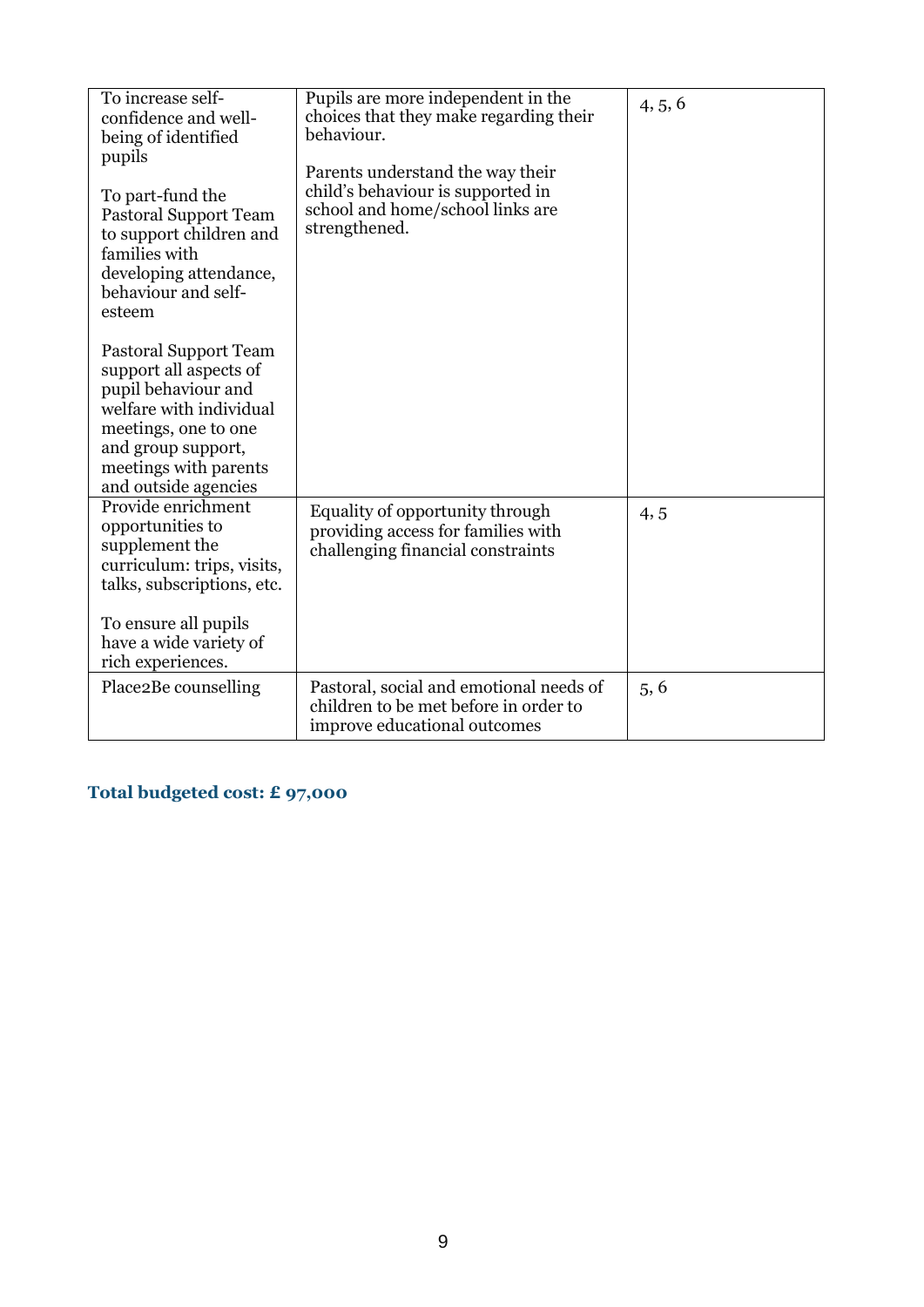## **Part B: Review of outcomes in the previous academic year**

#### **Pupil premium strategy outcomes**

This details the impact that our pupil premium activity had on pupils in the 2020 to 2021 academic year.

#### *Due to COVID-19, performance measures have not been published for 2020 to 2021, and 2020 to 2021 results will not be used to hold schools to account.*

**Phonics**

|        | <b>Target</b> | <b>Actual</b>     |
|--------|---------------|-------------------|
| Year 2 | 90%           | $90\% (PP - 4\%)$ |

**Key Stage 2**

|                | <b>Actual</b>     |
|----------------|-------------------|
| <b>RWM</b>     | 62% (PP - 6%)     |
| <b>Reading</b> | $83\%$ (PP + 5%)  |
| <b>Writing</b> | 66% (PP $-3\%$ )  |
| <b>Maths</b>   | 66% (PP $-10\%$ ) |

#### **Externally provided programmes**

Non-DfE programmes purchased in the previous academic year:

| Programme                                         | Provider         |
|---------------------------------------------------|------------------|
| <b>Fresh Start Reading Intervention</b>           | <b>RWI</b>       |
| Read Write Inc                                    | <b>RWI</b>       |
| Mathletics                                        | 3P Learning      |
| <b>Bookmark Reading</b>                           | <b>Bookmark</b>  |
| Personalised support through a school link worker | West London Zone |
| School counselling service                        | Place2Be         |